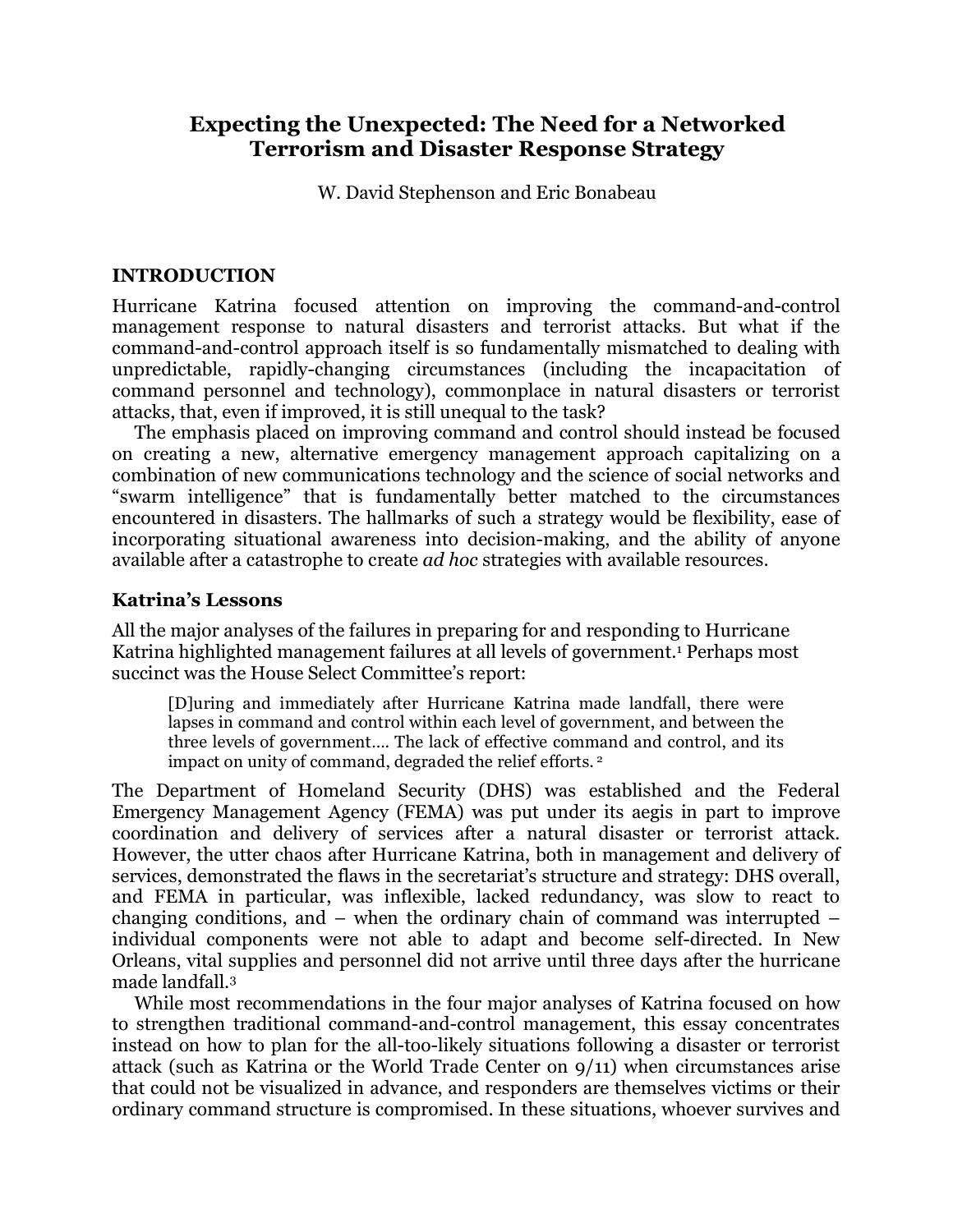is available must cobble together *ad hoc* solutions in response to rapidly-evolving situations.

#### **ALTERNATIVE MODEL: NETWARS**

A model for an effective alternative to command-and-control in disasters or terrorist attacks is found in a 1996 study for the Defense Department, *The Advent of Netwar.4* In it, John Arquilla and David Ronfeldt describe the rise of networked enemies "[who are] organized along networked lines or employ networks for operational control and other communications."5 They claim the information revolution encourages this shift.

Arquilla and Ronfeldt argue this new type of enemy requires rethinking U.S. defense strategy because it gives small groups who communicate, coordinate, and conduct their campaigns in a networked manner, without a precise central command, an advantage over hierarchical opponents. <sup>6</sup> Logically, fighting a networked enemy requires the U.S. to form networks to fight networks, decentralizing operational decision-making authority.

In recent years the Department of Defense has begun to develop and deploy such strategies under names such as network-centric warfare or "power to the edge" (although the approach is by no means universally accepted).

This essay examines the possibility of extending the networked concept to respond to domestic terror attacks or natural disasters. Since domestic terror cells are likely to employ the same kind of loosely-knit networks as their Middle Eastern counterparts, the "netwar" approach would seem directly relevant when responding to a terrorist attack at home.

At the same time, natural disasters whose effects cannot be predicted accurately from past occurrences, which involve rapidly-changing circumstances, and which exact their greatest toll on the most vulnerable, might be seen as the natural world's analog to terrorist networks, making a flexible, networked strategy also relevant to natural disaster response.

#### **Networked Communication and Science of "Swarm Intelligence" Combine**

A combination of two factors – one technological and the other scientific – have emerged during the past twenty years, presenting the potential for a strategy that would not only facilitate flexible disaster and terrorism response, but could actually foster creative, *ad hoc* solutions to unforeseen situations that emerge during a crisis.

The first of these factors is the growing body of scientific understanding of "swarm intelligence" or "emergent behavior." This discipline began with empirical observation of the behavior of social insects such as bees, ants, and termites. Social insects have meager intelligence yet, through collaborative, self-organizing action, create highlysophisticated structures and collaborative projects. Researchers have created rigorous mathematical formulas to describe the activities of social insects, and are now applying those formulas to human management issues. 7

The second factor is the development and widespread adoption of networked communications technologies and applications. This includes text messaging and selforganizing, self-healing "mesh" wireless computer networks, which can continue to function when conventional communications infrastructure is damaged and destroyed, and which can be controlled directly by end users without the need for, or control by, central authorities.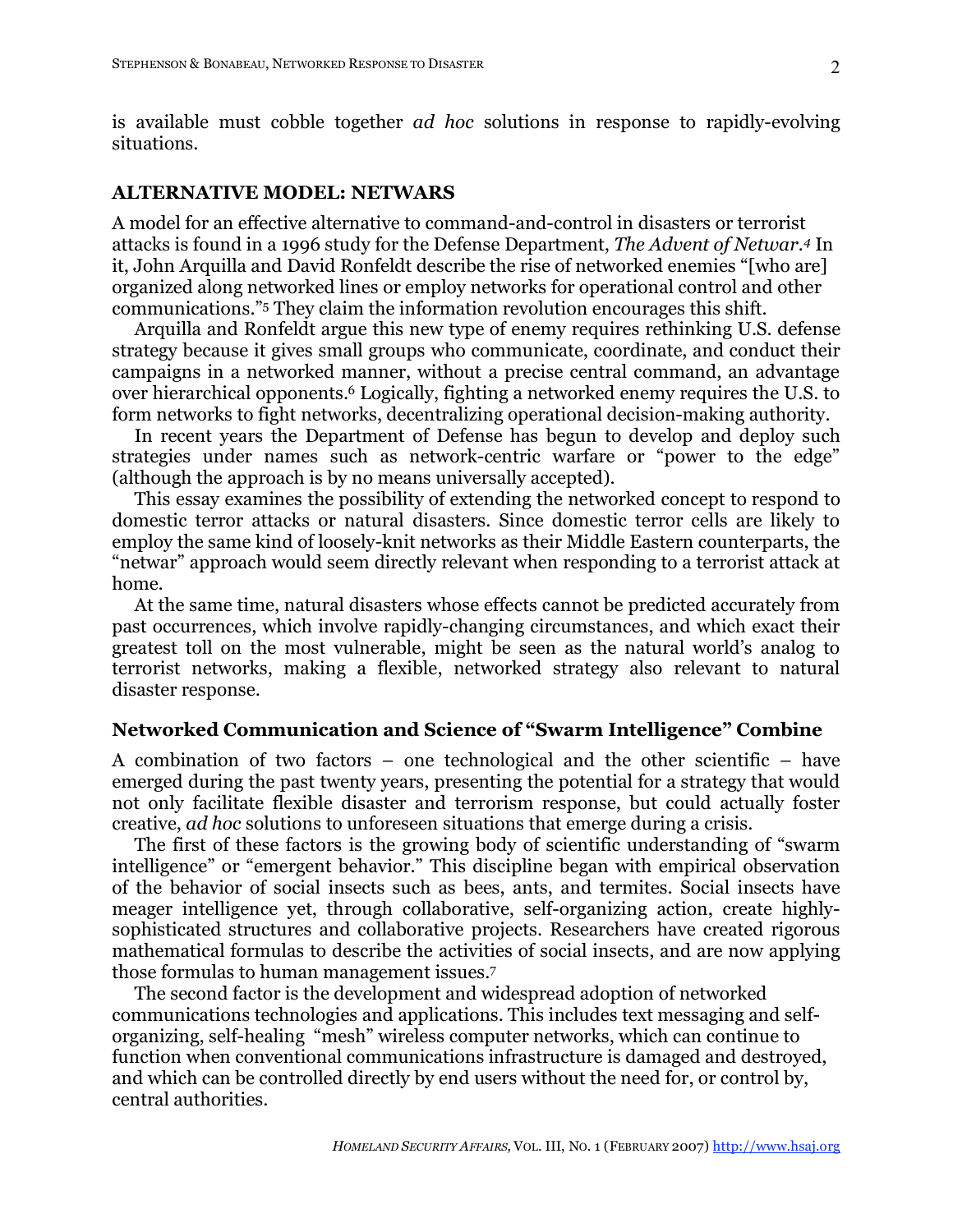#### **Applicability of Swarm Intelligence to Terrorism and Disaster Response**

Three characteristics of "swarm intelligence" particularly relevant to emergency management are flexibility, robustness, and self-organization. <sup>8</sup> Most people would agree that all three of those characteristics were missing from the governmental response to Katrina.

The single noteworthy agency exempted from the criticism of governmental response was the U.S. Coast Guard, whose Gulf Coast units did not wait for express authorization to begin search and rescue operations. According to a Government Accountability Office report, "… underpinning these efforts were factors such as the [Coast Guard's] operational principles. These principles promote leadership, accountability, and enable personnel to take responsibility and action, based on relevant authorities and guidance."9

Similarly, on 9/11 the only effective response was a classic example of swarm intelligence. A group of total strangers on Flight 93 coalesced (in circumstances when no one would have blamed them for instead dissolving into hysterics) to thwart the hijackers' plan to crash the plane into the Capitol or White House. They exhibited all three characteristics of swarm intelligence in abundance.

Another example is how individuals came together via the Internet to provide a variety of invaluable and reliable information to victims of the tsunami, and, more recently, of Hurricane Katrina. In particular, some of these people took it upon themselves to create the *tsunamihelp* blog and wiki<sup>10</sup>. Later, a core group of those people took the lead in creating the *Katrinahelp* wiki. As one of the *tsunamihelp* volunteers, Dina Mehta, wrote:

We experienced a near-magical interdependence as we were setting up and establishing this blog. It's not just about the people who were blogging; there [were] a whole lot of volunteers who fed us with links, sent us letters from affected people reaching out for help, others who took on the mantle of editing, sub-groups working on design and template issues, still others quietly contributing by buying up bandwidth and applications and offering up mirror servers, that made the blog more effective. <sup>11</sup>

Mehta accurately describes how individuals participating in a situation that evokes swarm intelligence produce results that are far greater than the sum of their parts. In the case of Katrina, still others spontaneously came together to craft imaginative Google Map mashups (applications combining information from multiple sources) to allow identification of homes in New Orleans<sup>12</sup> and to create unified databases of those needing assistance. 13

Perhaps the most astonishing examples of swarm intelligence in a recent disaster response situation were the variety of *ad hoc* rescue efforts in New Orleans that Douglas Brinkley described in *The Great Deluge*. Spurred by word of mouth, hundreds of Cajuns spontaneously navigated their small boats to New Orleans in an *ad hoc* citizens' flotilla, the "Cajun Navy," which rescued nearly 4,000 survivors. <sup>14</sup> Reggae singer Michael Knight and his wife Deonne saved approximately 250 people by themselves.15 Richard Zuschlag, co-founder of Acadian Ambulance Service, used his 200 ambulances, plus medivac helicopters, to evacuate 7,000, while also providing the only reliable emergency communications system.16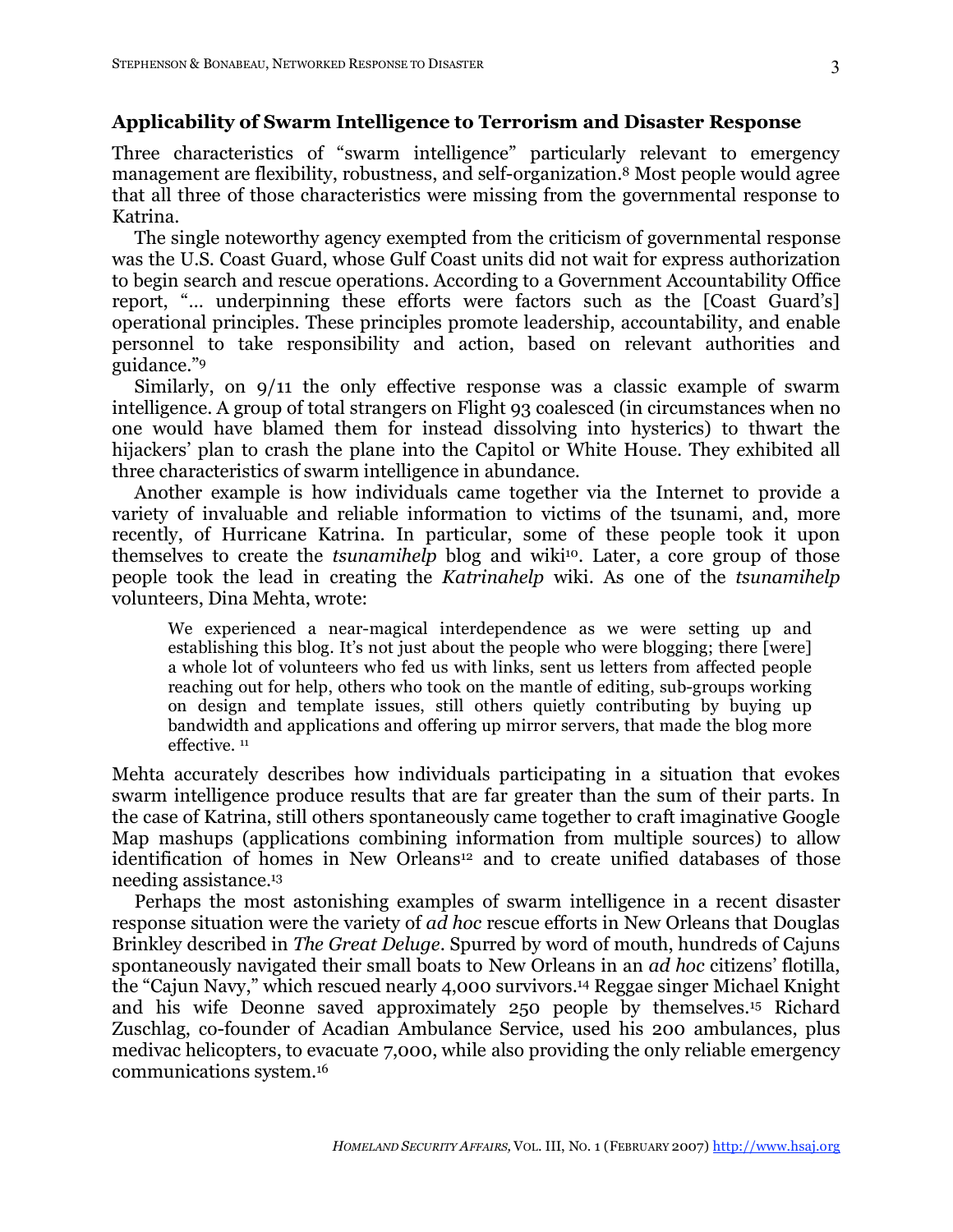#### **Networked Personal Communication Devices Foster Swarm Intelligence**

These examples demonstrate that swarm intelligence is possible even under the trying circumstances of a terrorist attack or a natural disaster. But does this warrant encouraging swarm intelligence as a formal part of homeland security planning, and, if so, how can it be done?

In part, fostering emergence should be part of the plan because networked personal communications technology has, in effect, already made the choice for us, whether or not officials officially recognize that reality. Just as earlier civilizations used signal fires or semaphores in a disaster, the advances in networked communications, combined with human nature, make it almost inevitable that individuals during a disaster will automatically turn to the increasing array of electronics they use every day to reach out to others for comfort and mutual assistance.

Equally important but less understood by decision makers, and unlike landline phones or the broadcast media, these new communication devices are themselves increasingly networked, and those networks are self-organizing, and self-healing. In many cases (such as mesh networks that were originally developed for the military in battlefield conditions and now are being used by civilians) the networks do not require any kind of external networking. By simply turning on two or more devices equipped with mesh network cards (or free software from the CUWiN project),<sup>17</sup>the network selforganizes.

(It is noteworthy that the One Laptop Per Child project, which aims to distribute millions of laptops costing \$100 each to impoverished schoolchildren worldwide, believes the ability to create instant networks is so important that it includes a built-in mesh capability in each computer.18 Equally important, if one or more nodes are disabled, the network can still function; it simply routes around the interruption.)

Even cell phones still functioned during both 9/11 in Manhattan and in New Orleans during Katrina, for those who knew how to use them correctly under the circumstances. Although voice mails would not go through, packet- and IP-based SMS text messages did, because they use minimal bandwidth and can route around obstacles.<sup>19</sup>

Authorities may have little choice in factoring these communication devices into emergency communication strategies because so many are controlled by end users who will use them in a disaster. Used inappropriately and without guidance, these devices could consume all available bandwidth and crash networks. By contrast, if officials provide guidance before a disaster on how to use networked communications appropriately, those communication devices could be an important expansion of the new phenomenon of "sousveillance" (i.e., the opposite of surveillance). Sousveillance is frequently associated with using camera phones or video cameras to document official malfeasance.20 In disasters or after terrorist attacks, it could also refer to individuals using those devices not only to spread information among survivors, but actually to provide information about damage, those in need of assistance, etc. that could be incorporated into the situational awareness network. If disaster processes were revamped on the basis of systems dynamics to include built-in feedback loops, this information could be fed into the system for rapid correction.

It is one thing for individuals to have communication devices they can use for mutual benefit during a crisis. Having a large number of individuals – in close physical or virtual proximity – merely coexisting does not assure swarm intelligence. For swarm intelligence to emerge, they must interact.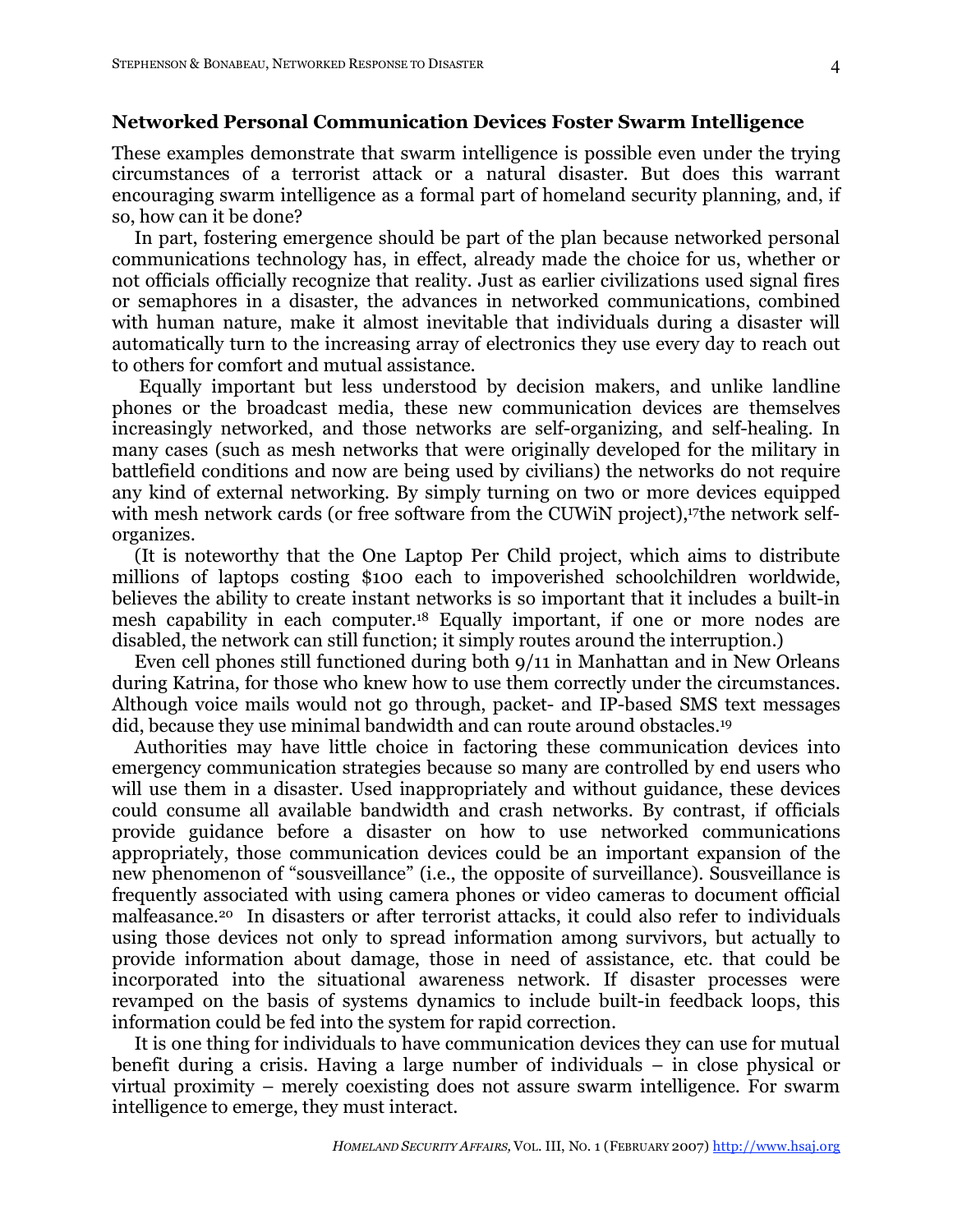## **Wikis and Other Web 2.0 Collaborative Tools**

A second related technological development could foster this necessary interaction. These are so-called collaborative software programs, particularly wikis, which are designed specifically to allow participation by a wide range of people on a selforganizing basis. These are frequently referred to as Web 2.0 applications, for which the Web itself is the platform (a critical consideration in a crisis, since the Web does not reside on a single computer that might be unavailable) and which tend to foster collaboration and "harvest collective intelligence."21

As has been widely reported,<sup>22</sup> almost any wiki, at any point in time, will contain erroneous information. However, so do the FEMA and DHS websites. The difference is that other users can and will quickly correct these errors – much more rapidly than would happen with an official website. As a result, to this day, the *Katrinahelp* wiki remains the single most comprehensive and authoritative source of information for survivors. Similarly, a recent study demonstrated that the all-volunteer written *Wikipedia* is as, if not more, accurate than the peer-reviewed *Encyclopedia Britannica*. <sup>23</sup> A recent report by the highly-respected Center for Strategic and International Studies, "Wikis, Webs, and Networks: Creating Connections for Conflict-Prone Settings," recommending that governments and NGOs consider using wikis and other social networking applications to deal with what they term "collapsed and fragile states" globally, concluded that "... in many cases, the daily benefits of open information systems [such as wikis] outweigh the potential threats."<sup>24</sup>

*Katrinahelp* is also a prime example of swarm intelligence. Working in isolation from each other the contributors could never have created its rich content; it was precisely the give-and-take of the collaborative editing process that *made Katrinahelp* so informative.

### **BASIC STRUCTURE OF A NETWORKED DISASTER AND TERRORISM RESPONSE**

We cannot detail the structure of such a networked homeland security system in a paper of this length. However, the basic structure of such a system includes:

- An opt-in system that would allow willing members of the public to become part of the network, both providing and receiving information while preserving non-participants' privacy.
- Legal and technological barriers to capricious use of the system to avoid having it used as a tool for discrimination or petty harassment.
- Coordination of all the components through new "presence" applications that allow creation of instant networks and sharing of real-time, location-based information. 25
- An effort to involve a variety of commercial applications that are familiar to the general public (so there will be no learning curve if they are used in a crisis, unlike dedicated governmental emergency communications systems that are unfamiliar to the public and must be learned in the midst of a crisis), particularly ones that serve to create online and physical social networks, thereby fostering "swarm intelligence."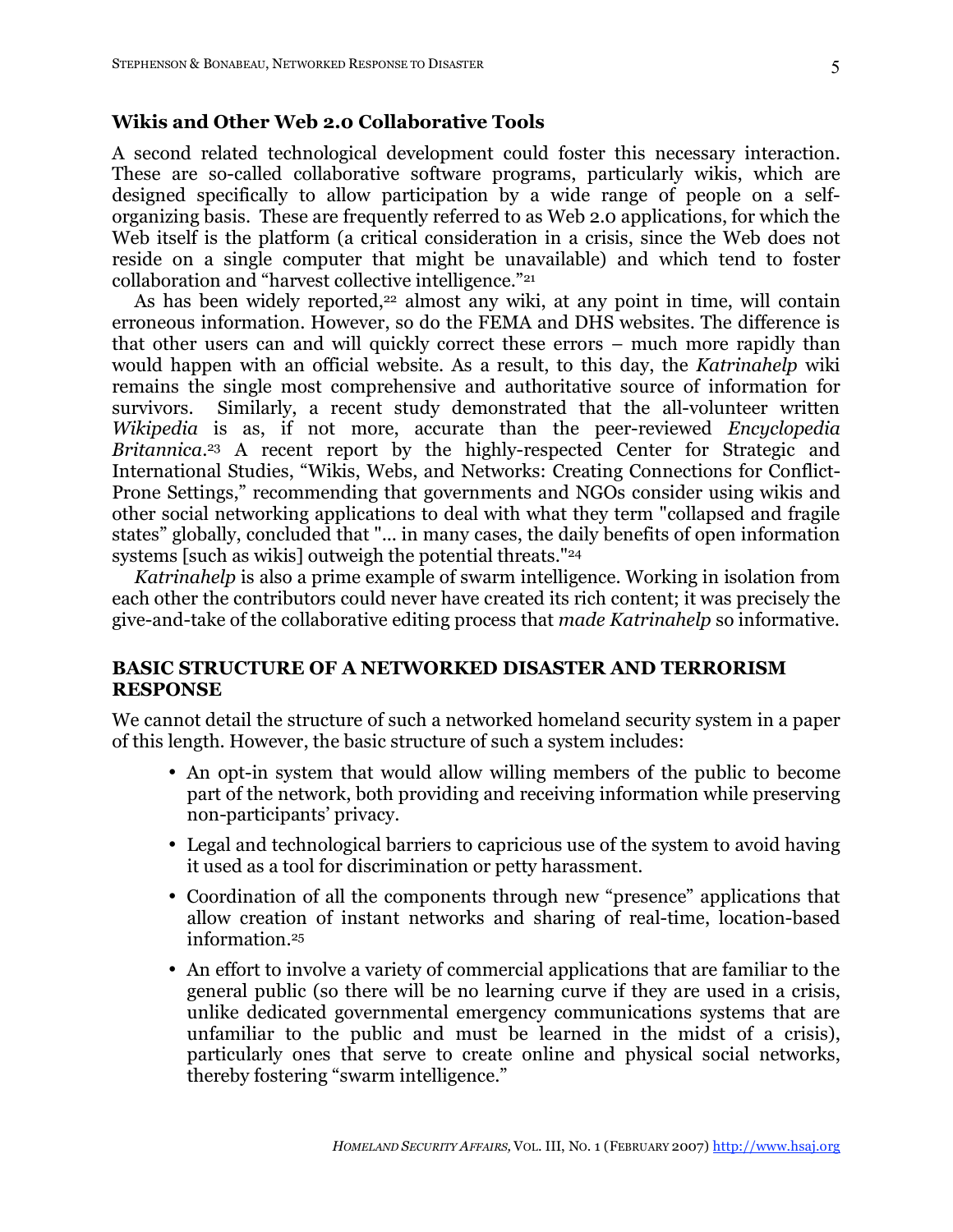### **Portland Connect and Protect Program Shows Network Approach Works**

One system already in operation will illustrate how networked communications devices, combined with the applications private-sector entrepreneurs create and refine constantly to exploit these devices' power (especially applications providing locationbased, real-time information that would be critical in a disaster), foster swarm intelligence in emergencies.

Swan Island Networks, the non-profit Regional Alliances for Infrastructure and Network Security (RAINS), and the City of Portland transformed the city's 911 system to make it truly interactive.26 The system analyzes and synthesizes incoming warnings, then redistributes them not only to EMTs and police, but also to hospitals, schools and other institutions, as well as to willing members of the general public.

While not part of the original design, participants now communicate with each other as well with central authorities. For example, parole officers send alerts to the school, and hotel managers pass along storm threats (often more rapidly than the official warnings).

Connect & Protect is now a large conglomeration of overlapping alerts stretching across nine Oregon counties. Each stream of warnings is controlled by the agency that issues it. Fairly strict security features attempt to limit abuse of the warnings – certain categories of calls, such as reports of sexual crimes, are not transmitted publicly, the alerts can't easily be copied or pasted, anonymity is forbidden. 27

A *Wired* magazine article about the Connect and Protect program concluded with a paragraph summarizing this essay's contention as well. A comprehensive terrorism and natural disaster response strategy must include a fall-back approach in the likely situation that circumstances are unprecedented and/or first responders are overwhelmed:

If national safety – the ability to respond to hurricanes, terrorist attacks, earthquakes – depends on the execution of explicit plans, on soldierly obedience, and on showy security drills, then a decentralized security scheme is useless. But if it depends on improvised reactions to unknown threats, that's a different story. A deeply textured, unmapped system is hard to bring down. A system that encourages improvisation is quick to recover. Ubiquitous networks of warning may constitute our own asymmetrical advantage, and, like the terrorist networks that occasionally carry out spectacular attacks, their power remains obscure until they're called into action.28

As Portland's Connect and Protect demonstrates, a networked homeland security strategy is feasible today, using existing technology and requiring much less time to create and deploy than some of the costly, dedicated emergency communications systems government is creating. Equally important, by facilitating those three qualities of swarm intelligence needed in a crisis (flexibility, robustness, and self-organization), such a strategy could transform the general public from hopeless victims, waiting for aid that may never come, into self-reliant components of the overall response, able to craft *ad hoc* strategies to respond to fast-changing circumstances.

#### **CONCLUSION**

So why is a networked homeland security strategy not under consideration? While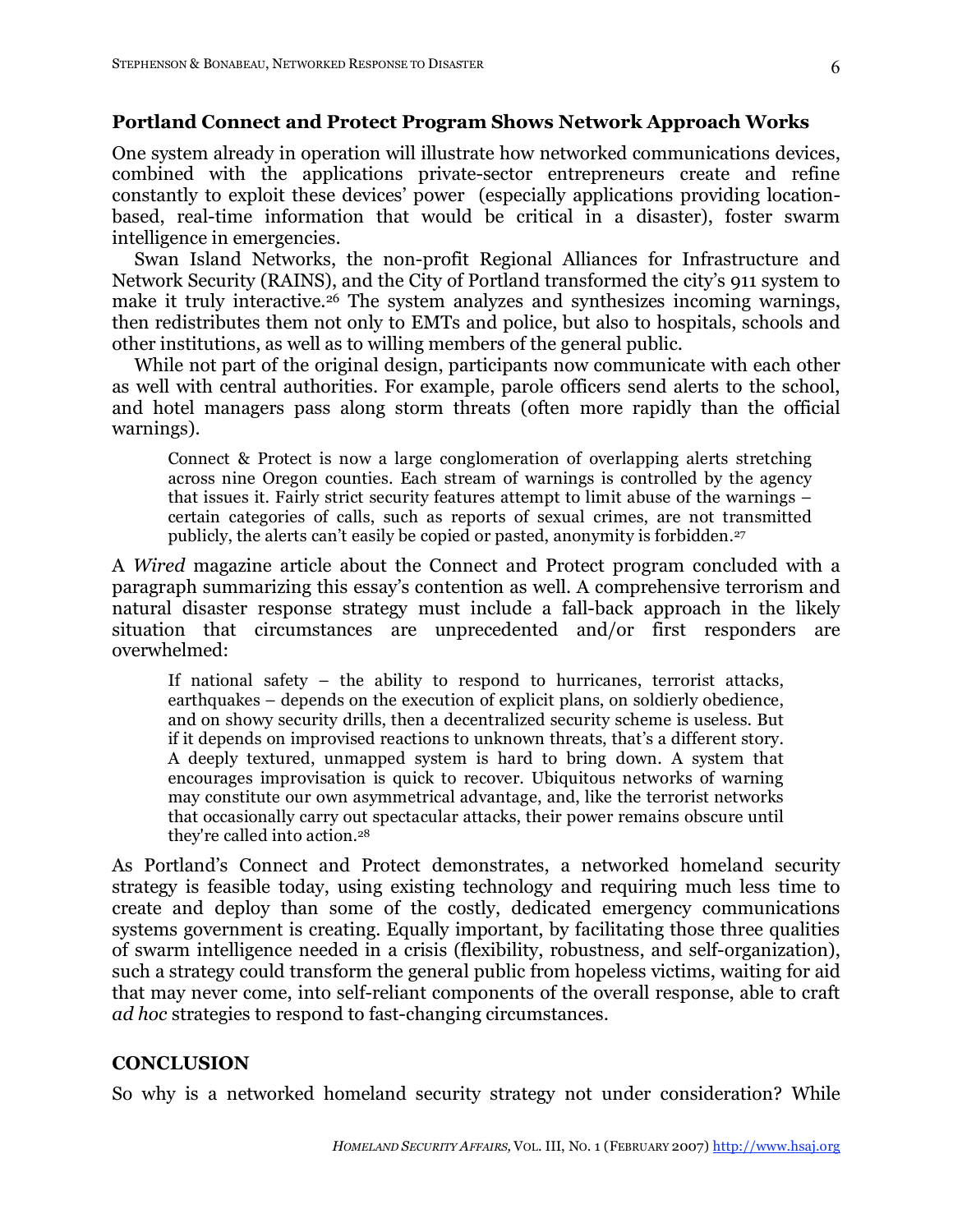executives can relate easily to the flexibility and robustness aspects of swarm intelligence, they may find it harder to deal with the concept of self-organization, probably because that carries with it a loss of their ability to exercise top-down command-and-control.

However, as mentioned earlier, a technological imperative is at work. Due to the potential of networked personal communications devices to function in a crisis, independent of (or despite) a central authority, officials really do not have a choice in embracing a networked disaster and terrorism response strategy. Government has already effectively lost control of the flow of information during emergencies. The public now has the power at their fingertips to network in a disaster – and human nature dictates that they will use it.

Polls have shown that, since Katrina, the public has lost faith in government's ability to protect them.29 Those same polls show that individuals are taking more steps to prepare to help themselves in a disaster.30 Government can capitalize on the technology and science of networks and treat the public as full partners in prevention and response, creating the conditions that would directly foster swarm intelligence, or the people may simply take matters into their own hands and circumvent the government during natural disasters and terrorist attacks.

*W. David Stephenson is principal, Stephenson Strategies (Medfield, MA). A former corporate crisis and Internet consultant, he specializes in homeland security strategies to empower the general public. He writes a blog on homeland security and is a frequent speaker at conferences.*

*Eric Bonabeau is chief executive officer and chief scientific officer of Icosystem, (Cambridge, MA) which uses the tools of complexity science and advanced computational techniques to provide software simulation tools for exploring business issues and strategies. He is one of the world's leading experts in complex systems and distributed adaptive problem solving, and spent several years as a research fellow at the Santa Fe Institute. Bonabeau is co-editor-inchief of the* Advances in Complex Systems*, and co-author of* Intelligence Collective, Swarm Intelligence, and Self-Organization in Biological Systems.

 $\overline{a}$ 

 $1$ <sup>1</sup> The major reports analyzing problems in responding to Katrina include: U.S. House of Representatives, Select Bipartisan Committee to Investigate the Preparation for and Response to Hurricane Katrina, *A Failure of Initiative: The Final Report of the Select Bipartisan Committee to Investigate the Preparation for and Response to Hurricane Katrina* (U.S. House of Representatives, 2006); Senate Committee on Homeland Security and Government Affairs, *Hurricane Katrina: a Nation Still Unprepared*, (U.S. Senate, 2006); Frances F. Townsend, *The Federal Response to Hurricane Katrina: Lessons Learned* (White House, 2006); Office of Inspector General, Department of Homeland Security, *A Performance Review of FEMA's Disaster Management Activities in Response to Hurricane Katrina*" (Department of Homeland Security, 2006).

<sup>2</sup> U.S. House of Representatives, *A Failure of Initiative*, 186.

<sup>3</sup> Douglas Brinkley, *The Great Deluge* (New York: Morrow, 2006), 245-51, 635.

<sup>4</sup> John Arquilla and David Ronfeldt, *The Advent of Netwar* (Santa Monica: Rand, 1996).

 $<sup>5</sup>$  Ibid., 1.</sup>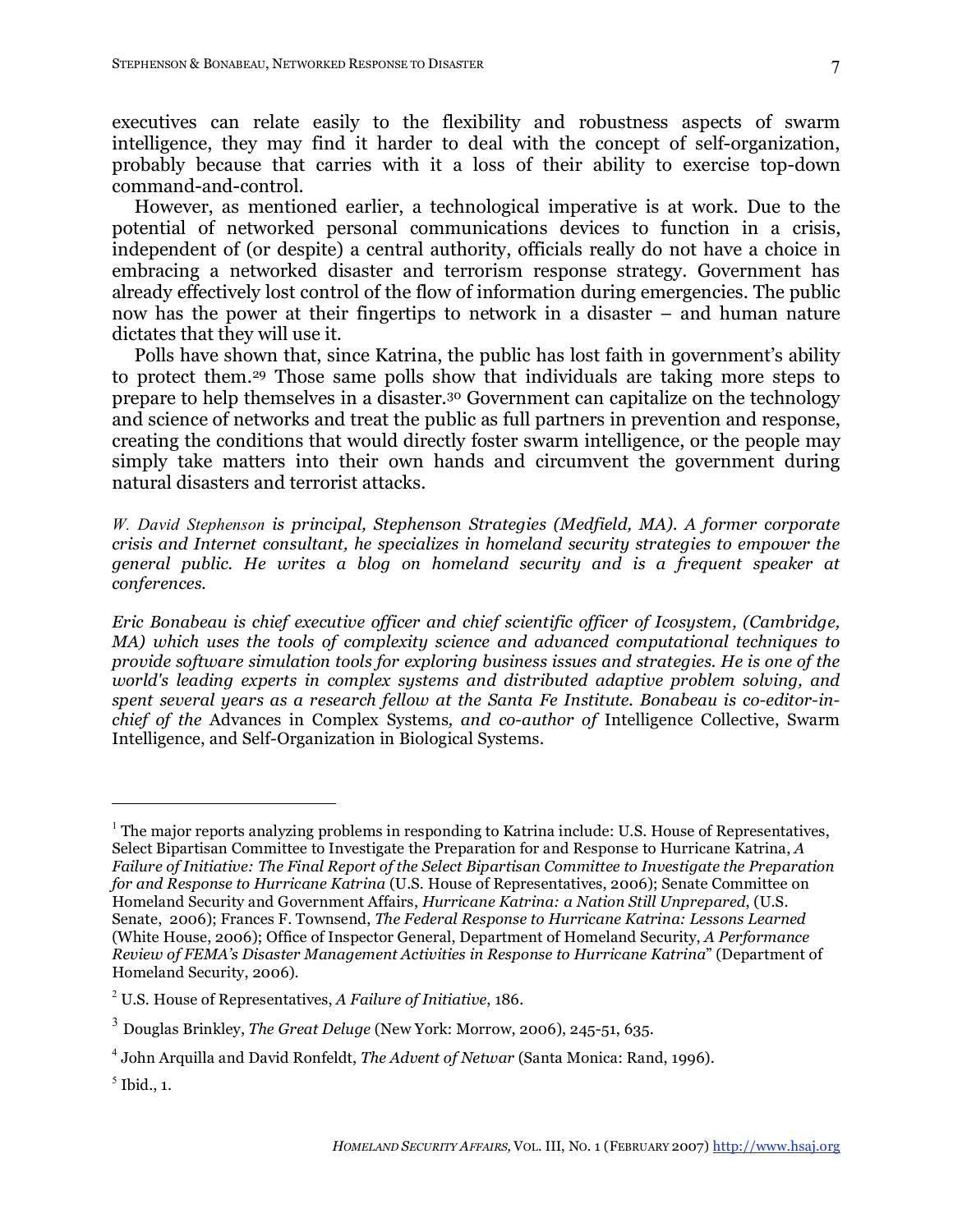$6$  Ibid., 82.

 $\overline{a}$ 

<sup>7</sup> Derek Story, "Swarm intelligence: an interview with Eric Bonabea*u*," *P2P.com*, 2003, http://www.openp2p.com/pub/a/p2p/2003/02/21/bonabeau.html. "With self-organization, the behavior of the group is often unpredictable, emerging from the collective interactions of all of the individuals. The simple rules by which individuals interact can generate complex group behavior. Indeed, the emergence of such collective behavior out of simple rules is one the great lessons of swarm intelligence. "

<sup>8</sup> Eric Bonabeau and Christopher Meyer, "Swarm Intelligence: a whole new way to think about Business," *Harvard Business Review* (May 2001): 108.

<sup>9</sup> Government Accountability Office, "Coast Guard: Observations on the Preparation, Response, and Recovery Missions Related to Hurricane Katrina," GAO-06-903, (2006), http://www.gao.gov/new.items/d06903.pdf.

<sup>10</sup> *Katrinablog*, http://www.katrinablog.org/; *Katrinahelp* wiki, http://katrinahelp.info/wiki/index.php/MainPage.

<sup>11</sup> Dina Meta, "Social Tools - Ripples to Waves of the Future," *Global Knowledge Review* (2005), http://www.gurteen.com/gurteen/gurteen.nsf/id/gkr2005-05.

<sup>12</sup> David M. Ewalt, "Google is Everywhere," *Forbes.com*, September 2, 2005, http://www.forbes.com/technology/2005/09/02/hurricane-google-map-rescuecx\_de\_0902google.html.

<sup>13</sup> W. David Stephenson, "Katrina Data Project & Public Web Stations: smart mobs in action," W. David Stephenson blogs on homeland security et al., September 27, 2005, http://stephensonstrategies.com/2005/09/27.html.

<sup>14</sup> Brinkley, *The Great Deluge*, 381.

 $15$  Ibid., 306.

 $16$  Ibid., 458.

<sup>17</sup> W. David Stephenson, "CUWiN already visualized low-cost mesh net for emergency use," *W. David Stephenson Blogs on Homeland Security et al.*, http://stephensonstrategies.com/2005/08/31.html#a450.

 $18$  One Laptop Per Child, http://www.laptop.org/faq.en\_US.html.

<sup>19</sup> Jennifer McAdams, "SMS does SOS," *Federal Computer Week*, April 3, 2006, http://www.fcw.com/article92790-04-03-06-Print.

 $20$  Wearcam.org, "Secrecy, not privacy, may be the true cause of terrorism," http://wearcam.org/sousveillance.htm.

21 Tim O'Reilly, "What is Web 2.0," *O'Reilly.com*, September 30, 2005, http://www.oreillynet.com/pub/a/oreilly/tim/news/2005/09/30/what-is-web-20.html.

<sup>22</sup> Jim Giles, "Internet Encyclopedias Go Head to Head," *Nature.com*, December 14, 2005, http://www.nature.com/news/2005/051212/full/438900a.html.

23 Stacy Schiff, "Know It All," *The New Yorker*, Aug. 31, 2006, http://www.newyorker.com/fact/content/articles/060731fa\_fact.

 $24$  Rebecca Linder, "Wikis, Webs, and Networks: Creating Connections for Conflict-Prone Settings" (Washington: Council for Strategic and International Studies, 2006), http://www.csis.org/component/option.com\_csis\_pubs/task,view/id,3542/type,1/.